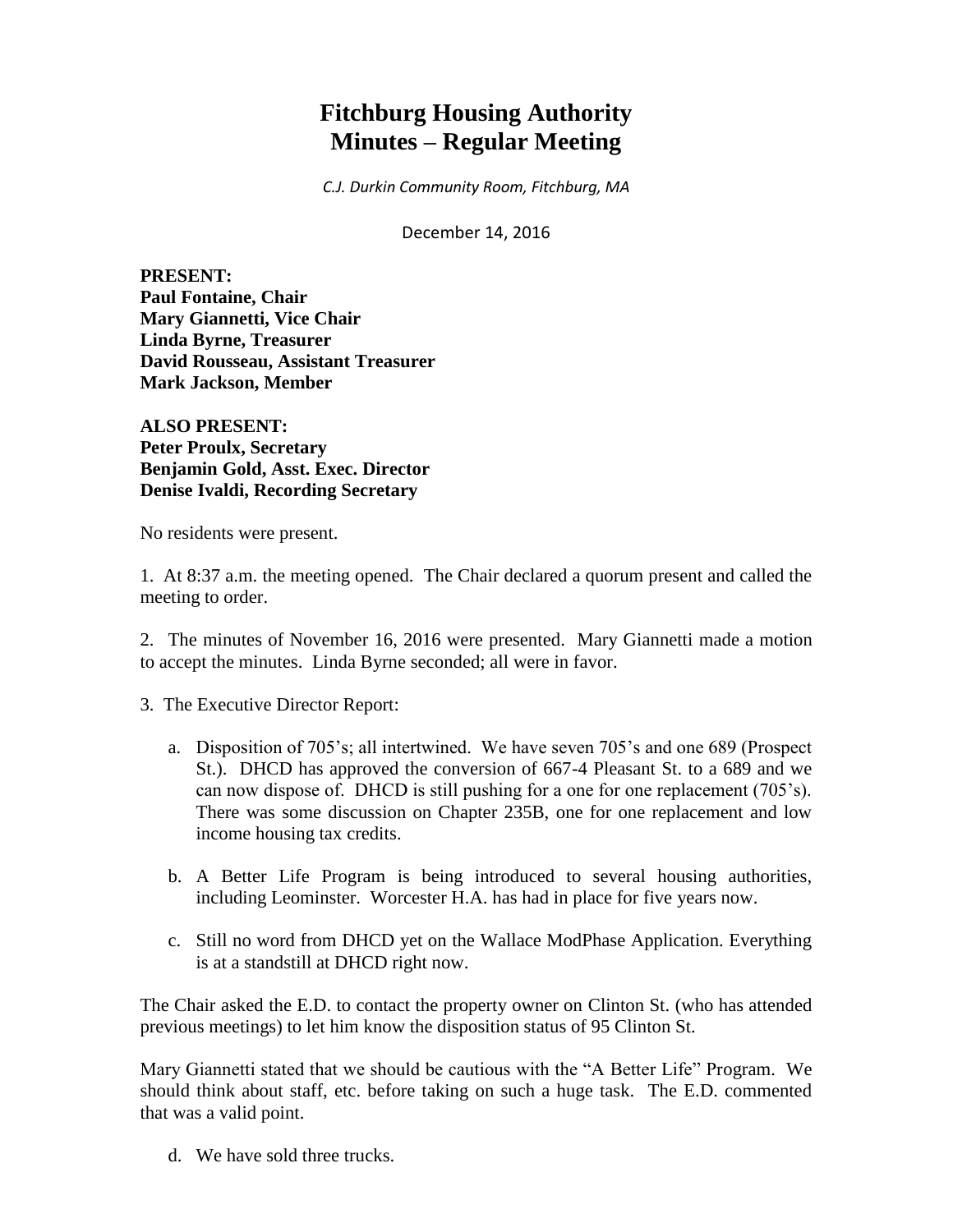- 4. Financial Report November:
	- a. Page F3 Reserves are at 16.07%.
	- b. Page F4 \$435,000 subsidy owed by DHCD.
	- c. Maintenance a lot of money spent last couple of months; we are in the negative.
	- d. Rents  $-$  \$147,000 ahead of budget.

David Rousseau made a motion to accept the October financial statement. Linda Byrne seconded; all were in favor.

- 5. Modernization Report:
	- a. Cameras/Locks we have a new Fish #. The camera project is now on a lower scale for Durkin/Wallace and will go out to bid in January. We have contacted local companies that Leominster uses; we are looking for 8-10 cameras at Day St.
	- b. Community Room at Day St. No bids were received; we will go out to bid again in January.
	- c. Daniels Heights Siding, Decks and Railings Going well; should be completed by January. There was a slight issue with the asbestos removal; now back on track.
	- d. Green Acres vacant unit turnover (24 units) We have received approval for architectural design; 24 units to be completed and occupied by June 2017.
	- e. Daniels Heights Ramp All bids received were over \$25,000; will redesign and rebid in the spring.
	- f. Wallace Towers Door Openers Two bids were received; RCAT to award to low bidder.
	- g. Wallace Towers Concrete/Brick Contract award later under resolutions.

David Rousseau asked if there were any similar plans for Durkin/Wallace like the Sterling H.A. vent project. The E.D. explained the difference. He added that Fitchburg has vents on the roof; some were replaced this year. We will look at hoods in the kitchen/vents in the bathroom to see what's feasible; otherwise it's a very expensive project.

- 6. State-Aided Housing Report:
	- a. 81 new standard applications received in November; 23 elderly/young disabled and 58 family.
	- b. We currently have 936 applicants on the waiting list; majority are family.
	- c. We are working with applicants.
	- d. Two lease-ups in November.
	- e. 99.9% occupancy end of November.
	- f. We will be updating the waiting list in January.
	- g. 80% of work orders were completed within 24 hours.

Mary Giannetti was concerned about reaching out to homeless applicants, etc. A discussion followed on the waiting list update process.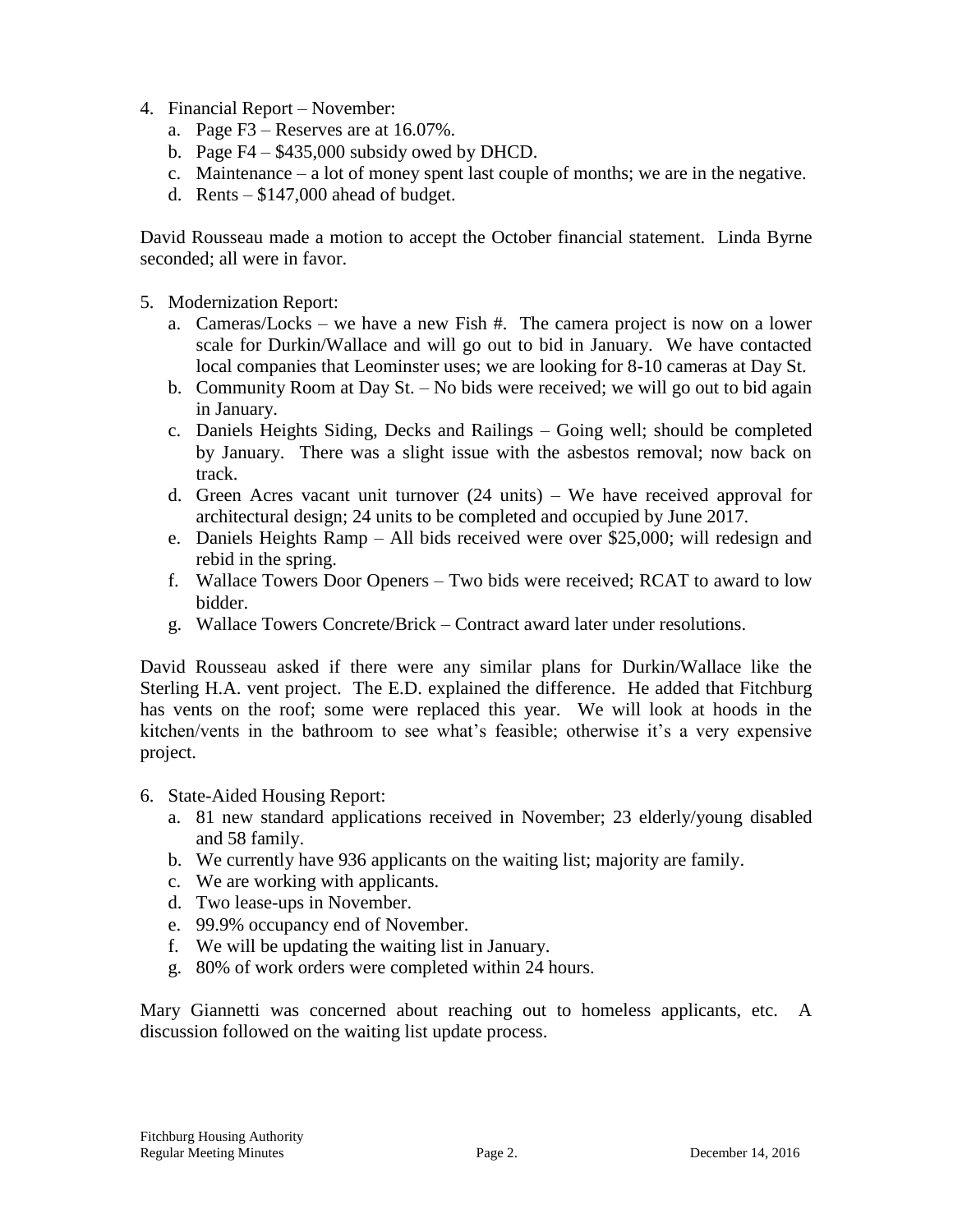Linda Byrne asked if there was a time limit on waivers. The E.D. replied it depends on approved work through DHCD. Mary Giannetti asked how many waivered units were due to vacancies as opposed to construction. The E.D. went over each complex and the waiver requests; 65% were for construction modernization and the rest were elderly units due to the lack of applicants.

Mark Jackson asked if there was outreach to the community to bring in applicants. The E.D. replied that we have been on the local radio and television; as well as distributing flyers. Some applicants go through the process, then are not interested in the apartment. Parking is sometimes an issue as well. Mark Jackson suggested posting something on the police website, their facebook page and TV show. He suggested contacting Christy Fisher at the main number for the police department.

- 7. Section 8 Housing Choice Voucher Report: a. 96% leased.
- 8. Old Business: None
- 9. New Business: The following resolutions were presented:

# RESOLUTION FOR AMENDMENT 8 TO THE CONTRACT FOR FINANCIAL ASSISTANCE BETWEEN THE FITCHBURG HOUSING AUTHORITY AND THE DEPARTMENT OF HOUSING & COMMUNITY DEVELOPMENT

# CAPITAL IMPROVEMENT WORK PLAN 5001

## Resolution Number 2016-12-01

- Whereas: The Fitchburg Housing Authority has the need to amend the Contract for Financial Assistance between the Fitchburg Housing Authority and the Department of Housing and Community Development, and
- Whereas: This amendment is to fund the following projects and extends the contract dates of service from June 30, 2018 to June 30, 2019.

Fish #097048 FY19 Formula Funding Award - \$578,965.00 Fish #097075 Public Housing Compliance Reserve Award – asbestos abatement related to community room modernization and accessibility project @667-5 - \$6,000.00 Fish #097091 Public Housing Compliance Reserve Award, planning grant – design/soft costs related to asbestos basement piping insulation project @667-1/667-2 - \$25,000.00

Whereas: The above mentioned contract, Capital Improvement Work Plan 5001, has been increased by \$609,965.00 (total contract amount is now \$5,132,516.00), and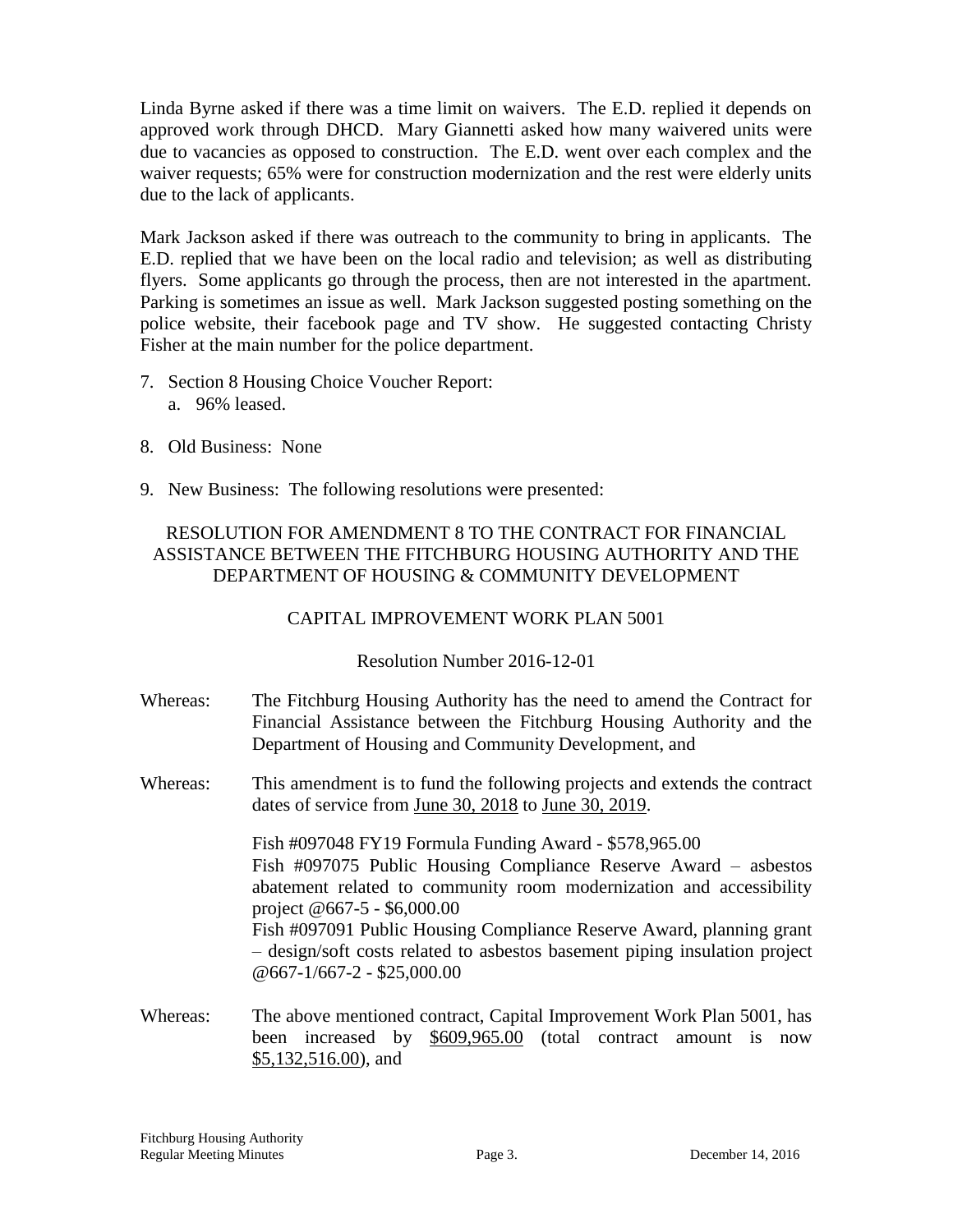#### NOW THEREFORE BE IT RESOLVED:

That the Fitchburg Housing Authority Board of Directors authorizes the Chair or the Executive Director to sign the Standard Contract Amendment Form in conjunction with the projects listed on Amendment 8 for Capital Improvement Work Plan 5001 now being undertaken by the Department of Housing and Community Development and the Fitchburg Housing Authority.

- Resolved, Motion made by Linda Byrne to authorize the signing of the Standard Contract Amendment Form by the Chair or Executive Director in conjunction with the projects listed on Amendment 8 for Capital Improvement Work Plan 5001 currently being undertaken by the Fitchburg Housing Authority and the Department of Housing and Community Development. .
- Seconded, Mark Jackson seconded the Motions and the Motions were passed by a unanimous vote.

On the following resolution, Mary Giannetti mentioned that the City has lead abatement money; she wondered if this work could fall under that program. The E.D. replied he wasn't sure but we could contact them. He added that we were using DHCD money for this work, not the housing authority's money.

### RESOLUTION AUTHORIZING THE ACCEPTANCE OF THE LOWEST BID PROPOSAL FOR THE EXTERIOR LEAD PAINT ABATEMENT (7 SHERIDAN ST. & 70 MAYLAND ST.)

## WORK PLAN 5001, PROJECT #097068

#### RESOLUTION 2016-12-02

- WHEREAS: The Fitchburg Housing Authority requested bid proposals for the exterior lead paint abatement at 7 Sheridan St. and 70 Mayland St., and
- WHEREAS: The Fitchburg Housing Authority received two (2) bid proposals; bid proposals were due on Wednesday, November 30, 2016 *(see attached sheet),* and
- WHEREAS: The architect, Garofalo Design Associates (GDA), has checked references for the lowest bidder and received favorable feedback.

#### NOW THEREFORE BE IT RESOLVED,

That the Fitchburg Housing Authority authorizes the Chair, or his designee, to accept the lowest eligible and responsible bidder, Corey Austin Painting, 760 Patriots Road, Templeton, MA 01468, award the contract in the amount of \$15,800 and sign any and all documents in conjunction with the contract.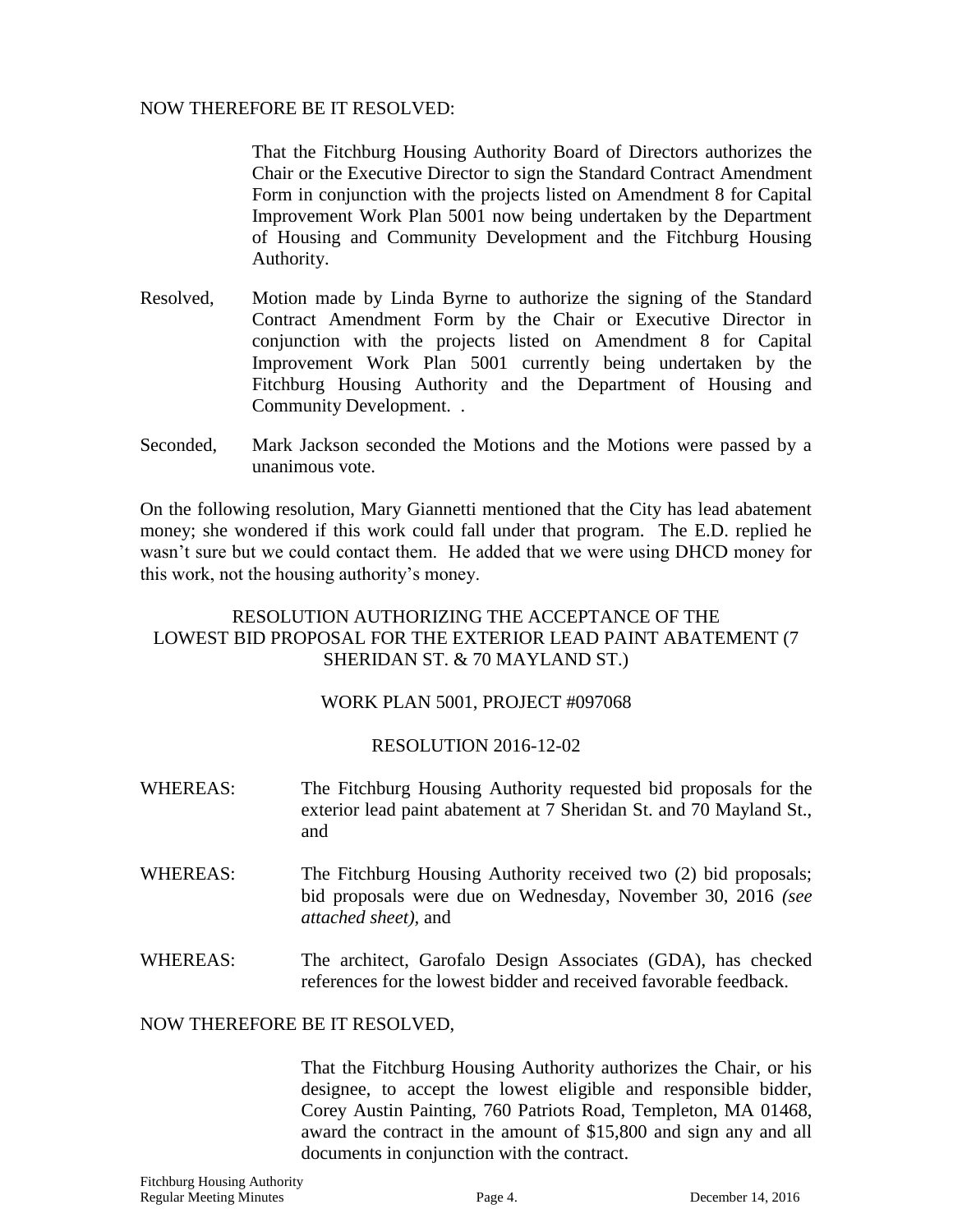- RESOLVED, Motion made by Linda Byrne to accept the lowest eligible and responsible bidder, Corey Austin Painting, 760 Patriots Road, Templeton, MA 01468 and authorize the Chair, or his designee, to award the contract in the amount of \$15,800.
- SECONDED, David Rousseau seconded the motion and the motion was passed by a unanimous vote.

#### RESOLUTION AUTHORIZING THE REJECTION OF ALL BIDS FOR THE C.J. DURKIN (667-5) COMMUNITY ROOM MODERNIZATION

#### WORK PLAN 5001, PROJECT #097075

#### RESOLUTION 2016-12-03

- WHEREAS: The Fitchburg Housing Authority requested bid proposals for the C.J. Durkin (667-5) Community Room modernization, and
- WHEREAS: The Fitchburg Housing Authority received one (1) sub-contractor bid proposal; bid proposals were due by 10:00 a.m. on Thursday, November 10, 2016 *(see attached sheet),* and
- WHEREAS: Due to no General Contractor bids being received, the Fitchburg Housing Authority needs to reject all bids in order to rebid the project.

#### NOW THEREFORE BE IT RESOLVED,

That the Fitchburg Housing Authority Board of Directors reject all bids for the C.J. Durkin Community Room modernization with the intent to re-solicit for new bids.

- RESOLVED, Motion made by David Rousseau to all bids for the C.J. Durkin Community Room modernization.
- SECONDED, Linda Byrne seconded the motion and the motion was passed by a unanimous vote.

#### RESOLUTION AUTHORIZING THE ACCEPTANCE OF THE LOWEST BID PROPOSAL FOR THE WALLACE TOWERS (667-3) EXTERIOR CONCRETE AND BRICK REPAIRS AND CONTRACT AWARD

#### WORK PLAN 5001, PROJECT #097086

#### RESOLUTION 2016-12-04

WHEREAS: The Fitchburg Housing Authority requested bid proposals for exterior concrete and brick repairs at Wallace Towers (667-3) and